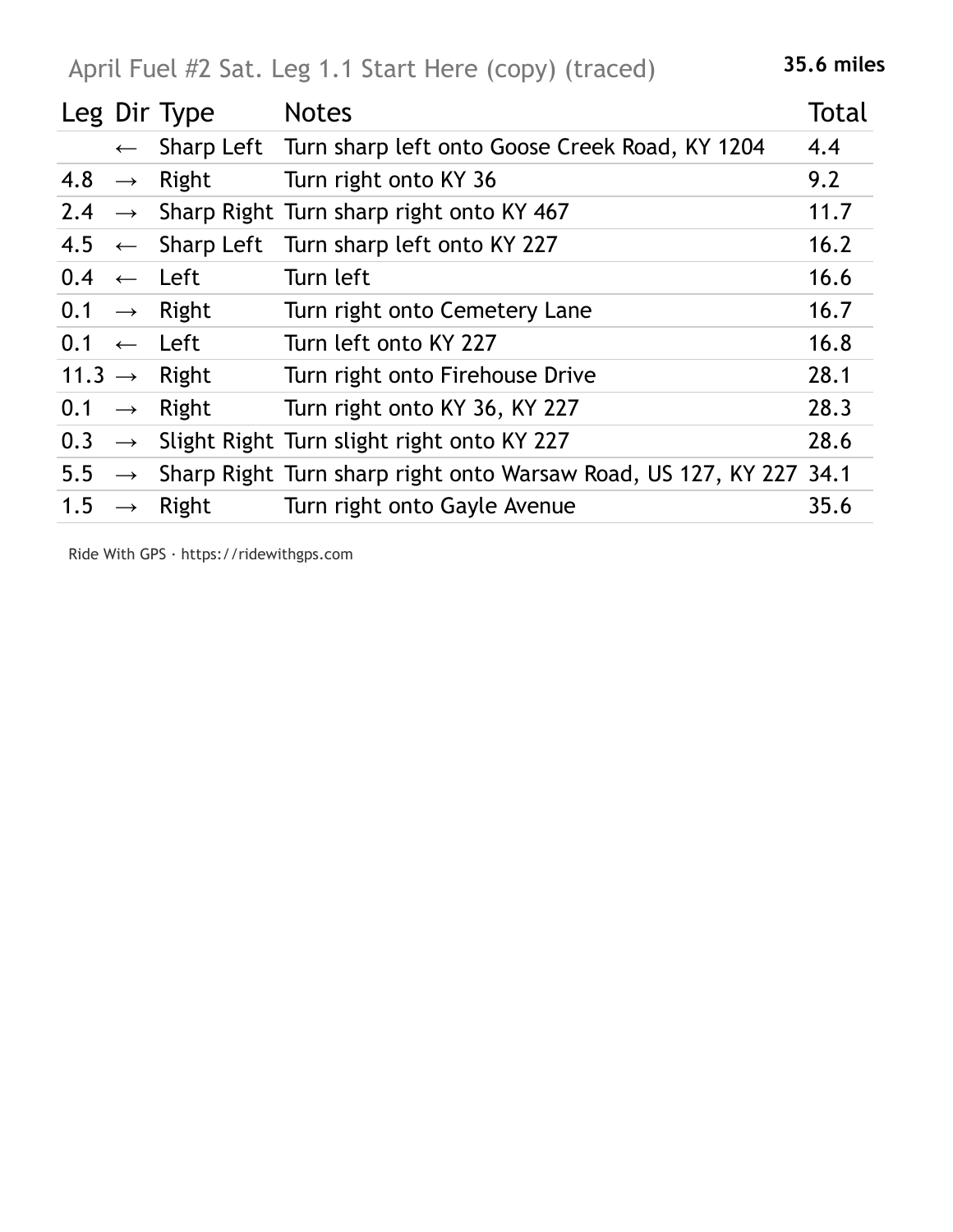## April Fuel #2 Sat. Leg 1.2 To lunch (copy) (traced) 49.1 miles

|      |                   | Leg Dir Type | <b>Notes</b>                                      | Total |
|------|-------------------|--------------|---------------------------------------------------|-------|
|      | $\longrightarrow$ | <b>Right</b> | Turn right onto North Main Street, US 127, KY 227 | 0.0   |
| 0.3  | $\longrightarrow$ | <b>Right</b> | Turn right onto Blanton Street                    | 0.3   |
| 0.0  | $\leftarrow$      |              | Slight Left Keep left onto Thomas Street          | 0.3   |
| 0.1  | $\leftarrow$      | Left         | Turn left onto East Perry Street                  | 0.4   |
| 0.0  | $\longrightarrow$ | <b>Right</b> | Turn right onto North Main Street, US 127, KY 227 | 0.5   |
| 0.1  | $\rightarrow$     | <b>Right</b> | Turn right onto West Seminary Street, KY 22       | 0.5   |
| 0.7  | $\longrightarrow$ | Right        | Turn right onto Cull Road, KY 1761                | 1.3   |
| 4.8  | $\leftarrow$      |              | Sharp Left Turn sharp left onto KY 3215           | 6.1   |
| 4.9  | $\longrightarrow$ | Right        | Turn right onto Gratz Rd                          | 10.9  |
| 6.5  | $\uparrow$        | Straight     | Continue onto Crittenden St                       | 17.4  |
| 0.4  | $\leftarrow$      | Left         | Turn left onto Waverly Rd                         | 17.8  |
| 0.1  | $\leftarrow$      | Left         | Turn left onto Main St                            | 17.9  |
| 0.2  | $\longrightarrow$ | <b>Right</b> | Turn right onto State Hwy 22 W                    | 18.1  |
| 9.8  | $\longrightarrow$ | <b>Right</b> | Turn right onto KY-573 W                          | 27.8  |
| 0.1  | $\leftarrow$      | Left         | Turn left onto Sweeney Ln                         | 27.9  |
| 2.1  | $\rightarrow$     | <b>Right</b> | Turn right onto Watkens Ln                        | 30.0  |
| 0.2  | $\uparrow$        | Straight     | Continue onto Watkins Ln                          | 30.2  |
| 1.7  | $\longrightarrow$ | <b>Right</b> | Turn right onto US-421 N                          | 31.8  |
| 0.6  | $\leftarrow$      | Left         | Turn left onto Elm St                             | 32.4  |
| 2.2  | $\leftarrow$      | Left         | Turn left onto N Main St                          | 34.6  |
| 0.4  | $\leftarrow$      | Left         | Turn left onto Crabb Avenue                       | 35.0  |
| 0.0  | $\rightarrow$     | Right        | Turn right onto West Broadway                     | 35.0  |
| 0.1  | $\rightarrow$     | Right        | Turn right                                        | 35.1  |
| 0.0  | $\leftarrow$      | Left         | Turn left onto West Broadway, KY 22               | 35.2  |
| 10.0 | $\longrightarrow$ | <b>Right</b> | Turn right onto KY 22, KY 53                      | 45.1  |
| 3.9  | $\rightarrow$     | <b>Right</b> | Turn right onto East Crystal Drive                | 49.0  |
| 0.1  | $\longrightarrow$ | Right        | Turn right                                        | 49.1  |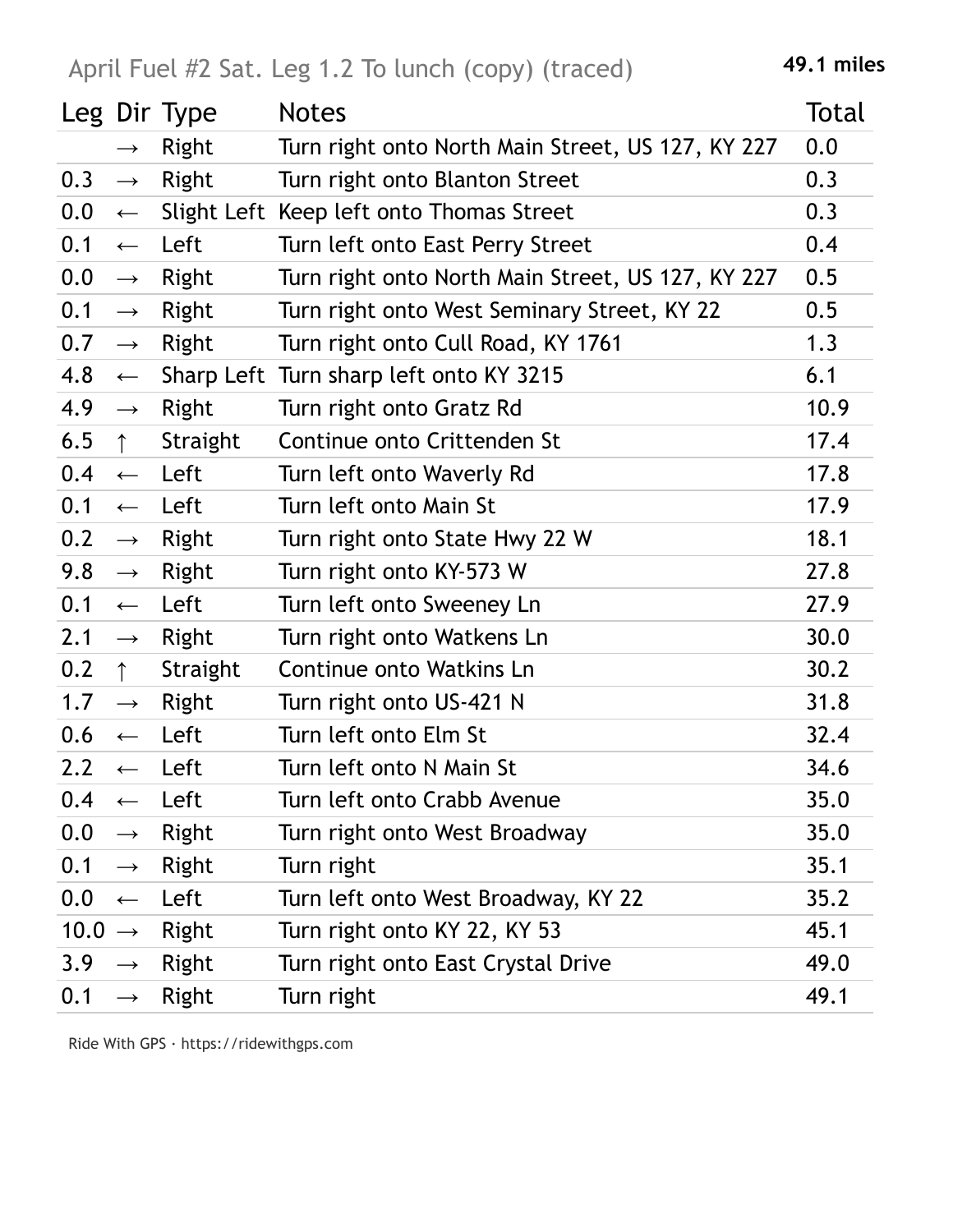April Fuel #2 Sat. Leg 2.1 to Bio Break (copy) 35.9 miles

| <b>US 42</b><br>3.6<br>Left<br>$\leftarrow$<br>4.5<br>Right<br><b>KY 224</b><br>1.0<br>$\rightarrow$<br>4th St<br>7.7<br>3.2<br>Left<br>$\leftarrow$<br>4th St turns slightly right and becomes Washington<br>7.8<br>Right<br>0.1<br>$\longrightarrow$<br>St<br>7.8<br>0.0<br>Right<br><b>Washington St</b><br>$\longrightarrow$<br>Washington St turns slightly right and becomes Main<br>8.2<br>Right<br>0.4<br>$\longrightarrow$<br>St<br>8.3<br>0.1<br>Main St<br>Right<br>$\rightarrow$<br>8.4<br>0.2<br><b>KY 524</b><br>Left<br>$\leftarrow$<br>5.9<br>14.3<br>Left<br>Ky 1488 Pattons Creek Rd<br>$\leftarrow$<br>Norvelle Rd<br>18.7<br>4.3<br>Left<br>$\leftarrow$<br>1.6<br><b>US 42</b><br>20.3<br>Left<br>$\leftarrow$<br>21.3<br>1.0<br>Sharp Left Morton Ridge Rd<br>$\leftarrow$<br>Slight<br>0.3<br><b>Stay Right</b><br>21.6<br>Right<br>3.8<br>25.4<br>Continue onto Wises Landing Rd<br>Straight<br>$\uparrow$<br>28.9<br>3.5<br>Sharp Left<br>$\leftarrow$<br>Sharp<br>0.3<br>29.2<br>$\rightarrow$<br>Right<br>Slight<br><b>KY 754</b><br>29.8<br>0.6<br>Right<br><b>US 42</b><br>35.4<br>5.5<br>Left<br>$\leftarrow$<br>0.5<br><b>Bio-Break</b><br>35.9<br>Right<br>$\rightarrow$ |  | Leg Dir Type | <b>Notes</b> | <b>Total</b> |
|----------------------------------------------------------------------------------------------------------------------------------------------------------------------------------------------------------------------------------------------------------------------------------------------------------------------------------------------------------------------------------------------------------------------------------------------------------------------------------------------------------------------------------------------------------------------------------------------------------------------------------------------------------------------------------------------------------------------------------------------------------------------------------------------------------------------------------------------------------------------------------------------------------------------------------------------------------------------------------------------------------------------------------------------------------------------------------------------------------------------------------------------------------------------------------------------------------|--|--------------|--------------|--------------|
|                                                                                                                                                                                                                                                                                                                                                                                                                                                                                                                                                                                                                                                                                                                                                                                                                                                                                                                                                                                                                                                                                                                                                                                                          |  |              |              |              |
|                                                                                                                                                                                                                                                                                                                                                                                                                                                                                                                                                                                                                                                                                                                                                                                                                                                                                                                                                                                                                                                                                                                                                                                                          |  |              |              |              |
|                                                                                                                                                                                                                                                                                                                                                                                                                                                                                                                                                                                                                                                                                                                                                                                                                                                                                                                                                                                                                                                                                                                                                                                                          |  |              |              |              |
|                                                                                                                                                                                                                                                                                                                                                                                                                                                                                                                                                                                                                                                                                                                                                                                                                                                                                                                                                                                                                                                                                                                                                                                                          |  |              |              |              |
|                                                                                                                                                                                                                                                                                                                                                                                                                                                                                                                                                                                                                                                                                                                                                                                                                                                                                                                                                                                                                                                                                                                                                                                                          |  |              |              |              |
|                                                                                                                                                                                                                                                                                                                                                                                                                                                                                                                                                                                                                                                                                                                                                                                                                                                                                                                                                                                                                                                                                                                                                                                                          |  |              |              |              |
|                                                                                                                                                                                                                                                                                                                                                                                                                                                                                                                                                                                                                                                                                                                                                                                                                                                                                                                                                                                                                                                                                                                                                                                                          |  |              |              |              |
|                                                                                                                                                                                                                                                                                                                                                                                                                                                                                                                                                                                                                                                                                                                                                                                                                                                                                                                                                                                                                                                                                                                                                                                                          |  |              |              |              |
|                                                                                                                                                                                                                                                                                                                                                                                                                                                                                                                                                                                                                                                                                                                                                                                                                                                                                                                                                                                                                                                                                                                                                                                                          |  |              |              |              |
|                                                                                                                                                                                                                                                                                                                                                                                                                                                                                                                                                                                                                                                                                                                                                                                                                                                                                                                                                                                                                                                                                                                                                                                                          |  |              |              |              |
|                                                                                                                                                                                                                                                                                                                                                                                                                                                                                                                                                                                                                                                                                                                                                                                                                                                                                                                                                                                                                                                                                                                                                                                                          |  |              |              |              |
|                                                                                                                                                                                                                                                                                                                                                                                                                                                                                                                                                                                                                                                                                                                                                                                                                                                                                                                                                                                                                                                                                                                                                                                                          |  |              |              |              |
|                                                                                                                                                                                                                                                                                                                                                                                                                                                                                                                                                                                                                                                                                                                                                                                                                                                                                                                                                                                                                                                                                                                                                                                                          |  |              |              |              |
|                                                                                                                                                                                                                                                                                                                                                                                                                                                                                                                                                                                                                                                                                                                                                                                                                                                                                                                                                                                                                                                                                                                                                                                                          |  |              |              |              |
|                                                                                                                                                                                                                                                                                                                                                                                                                                                                                                                                                                                                                                                                                                                                                                                                                                                                                                                                                                                                                                                                                                                                                                                                          |  |              |              |              |
|                                                                                                                                                                                                                                                                                                                                                                                                                                                                                                                                                                                                                                                                                                                                                                                                                                                                                                                                                                                                                                                                                                                                                                                                          |  |              |              |              |
|                                                                                                                                                                                                                                                                                                                                                                                                                                                                                                                                                                                                                                                                                                                                                                                                                                                                                                                                                                                                                                                                                                                                                                                                          |  |              |              |              |
|                                                                                                                                                                                                                                                                                                                                                                                                                                                                                                                                                                                                                                                                                                                                                                                                                                                                                                                                                                                                                                                                                                                                                                                                          |  |              |              |              |
|                                                                                                                                                                                                                                                                                                                                                                                                                                                                                                                                                                                                                                                                                                                                                                                                                                                                                                                                                                                                                                                                                                                                                                                                          |  |              |              |              |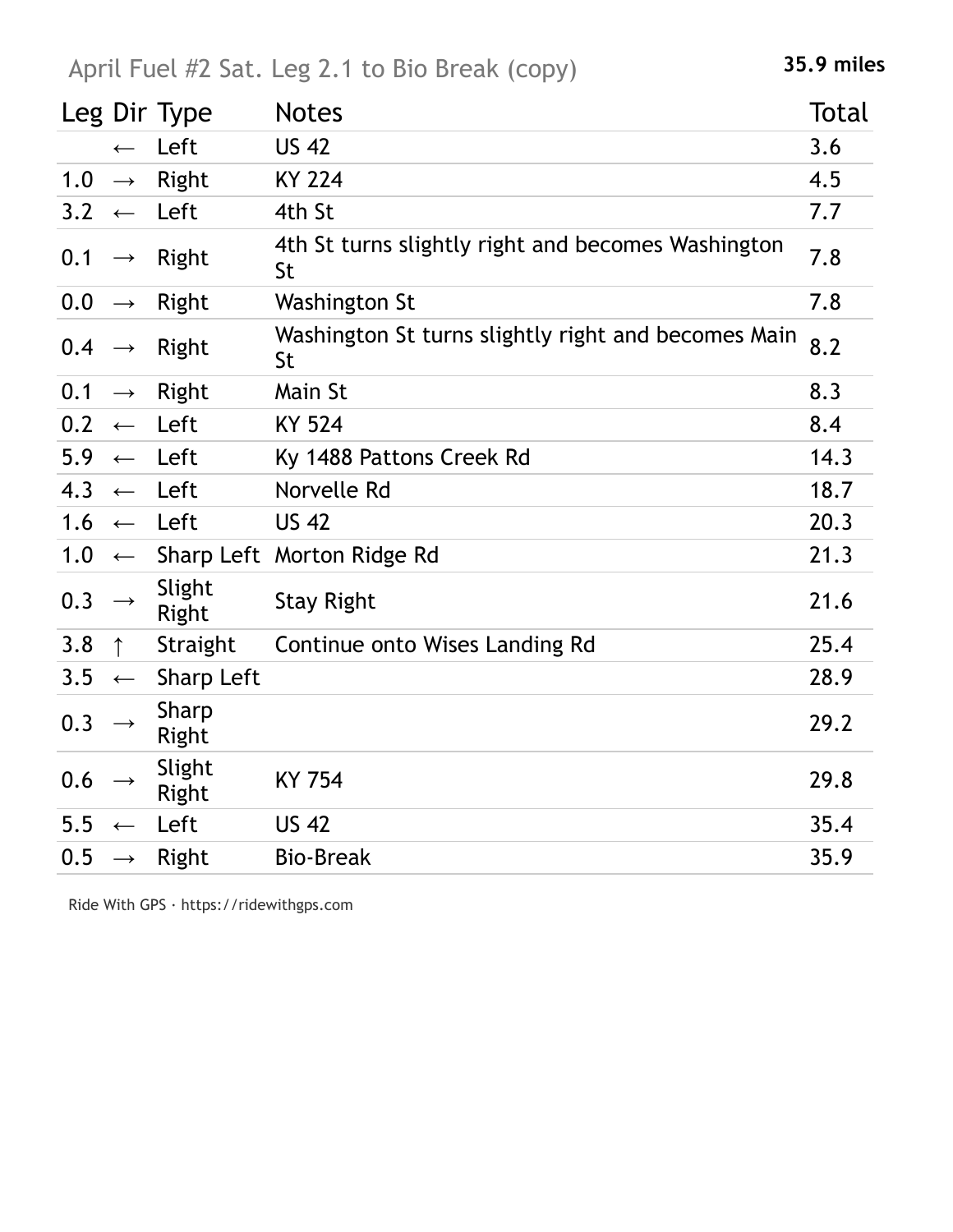April Fuel #2 Sat Leg 2.2 Back to General Butler (copy) **52.9 miles** (traced)

|     |                   | Leg Dir Type | <b>Notes</b>                                 | <b>Total</b> |
|-----|-------------------|--------------|----------------------------------------------|--------------|
|     | $\rightarrow$     | Right        | Turn right onto US 42                        | 0.0          |
| 1.5 | $\leftarrow$      | Left         | Turn left onto Sulphur-Bedford Road, KY 3175 | 1.5          |
| 6.7 | $\leftarrow$      | Left         | Turn left onto Fallen Timber Road, KY 1606   | 8.2          |
| 2.7 | $\leftarrow$      | Left         | Turn left onto US-421 N                      | 11.0         |
| 3.5 | $\rightarrow$     | Right        | Turn right onto County Rd 316 E              | 14.4         |
| 3.1 | $\uparrow$        | Straight     | Continue onto State Hwy 1335/S Carlisle Rd   | 17.5         |
| 9.1 | $\leftarrow$      | Sharp Left   | Turn sharp left onto US 42, KY 36            | 26.6         |
| 0.5 | $\leftarrow$      | Left         | Turn left onto US 42                         | 27.1         |
| 0.7 | $\rightarrow$     | Slight Right | Keep right onto Kings Ridge Road, KY 1226    | 27.7         |
| 5.2 | $\longrightarrow$ | Right        | Turn right onto Culls Ridge Road             | 32.9         |
| 2.4 | $\longrightarrow$ | Right        | Turn right onto US-421 N                     | 35.3         |
| 1.8 | $\longrightarrow$ | Right        | Turn right onto State Hwy 1492               | 37.1         |
| 3.2 | $\leftarrow$      | Left         | Turn left onto Hunter Heights Rd             | 40.3         |
| 2.3 | $\longrightarrow$ | Right        | Turn right onto KY-36 E                      | 42.6         |
| 8.7 | $\longrightarrow$ | Right        | Turn right onto Park Ave                     | 51.3         |
| 0.4 | $\uparrow$        | Straight     | Continue onto KY-227 S/Owenton Rd            | 51.7         |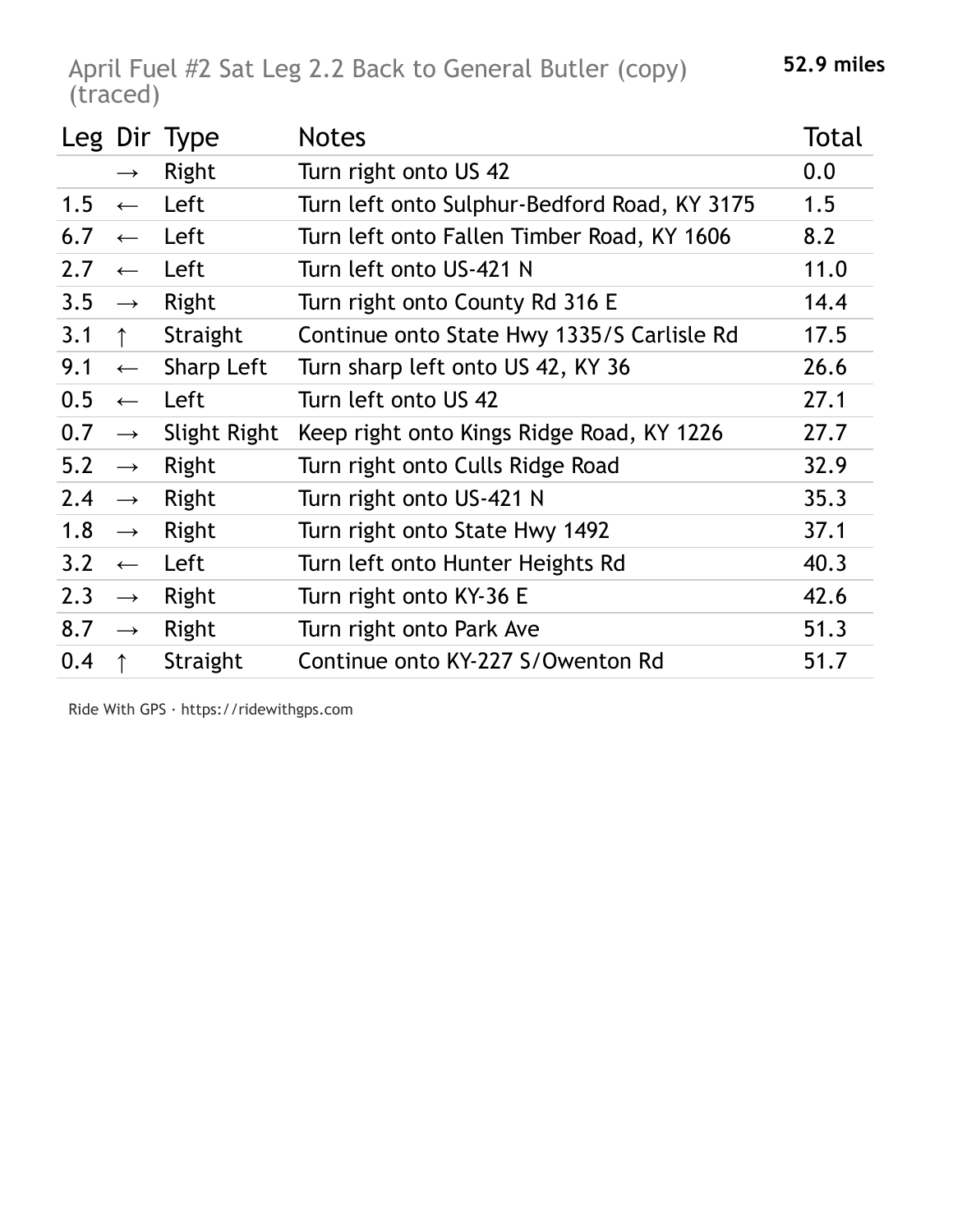## Sunday morning to Bio break (copy) **59.3 miles**

|                    |                   | Leg Dir Type | <b>Notes</b>                                                            | <b>Total</b> |
|--------------------|-------------------|--------------|-------------------------------------------------------------------------|--------------|
|                    | $\longrightarrow$ | Right        | Turn right onto State Hwy 320/11th St                                   | 0.0          |
| 0.8                | $\leftarrow$      | Left         | Turn left onto Highland Ave                                             | 0.8          |
| 2.3                | $\uparrow$        |              | Straight Continue straight onto KY-36 W                                 | 3.1          |
| 10.3 $\rightarrow$ |                   | Right        | Turn right onto US-421 N                                                | 13.5         |
| 0.9                | $\leftarrow$      | Left         | Turn left onto E 2nd St                                                 | 14.3         |
| 0.2                | $\leftarrow$      | Left         | Turn left at the 1st cross street onto St Michaels Ave                  | 14.5         |
| 0.2                | $\longrightarrow$ | <b>Right</b> | Turn right onto E Vaughn Dr                                             | 14.7         |
| 1.0                | $\longrightarrow$ | <b>Right</b> | E Vaughn Dr turns slightly right and becomes Vernon St 15.7             |              |
| 0.2                | $\leftarrow$      | Left         | Turn left onto W 2nd St                                                 | 15.8         |
| 0.1                | $\longrightarrow$ | <b>Right</b> | Turn right onto Cragmont St                                             | 16.0         |
| 1.8                | $\leftarrow$      | Left         | Turn left onto State Hwy 7 N                                            | 17.7         |
| 0.3                | $\uparrow$        |              | Straight Continue onto Lanier Dr                                        | 18.0         |
| 2.0                | $\leftarrow$      | Left         | Turn left onto W Deputy Pike Rd                                         | 20.1         |
| 5.0                | $\uparrow$        |              | Straight Continue onto N 700 W/N Rector Rd                              | 25.1         |
| 0.1                |                   |              | Straight Continue onto W 320 N/W Deputy Pike Rd                         | 25.2         |
| 7.8                | $\uparrow$        |              | Straight Continue onto Main St                                          | 33.0         |
| 0.1                | $\rightarrow$     | <b>Right</b> | Turn right at the 1st cross street onto IN-3 N                          | 33.1         |
| 2.5                | $\leftarrow$      | Left         | Turn left onto IN-250 W                                                 | 35.6         |
| 23.7 $\uparrow$    |                   | Straight     | Continue onto W Commerce St/Indiana's Historic<br>Pathways - North Spur | 59.2         |